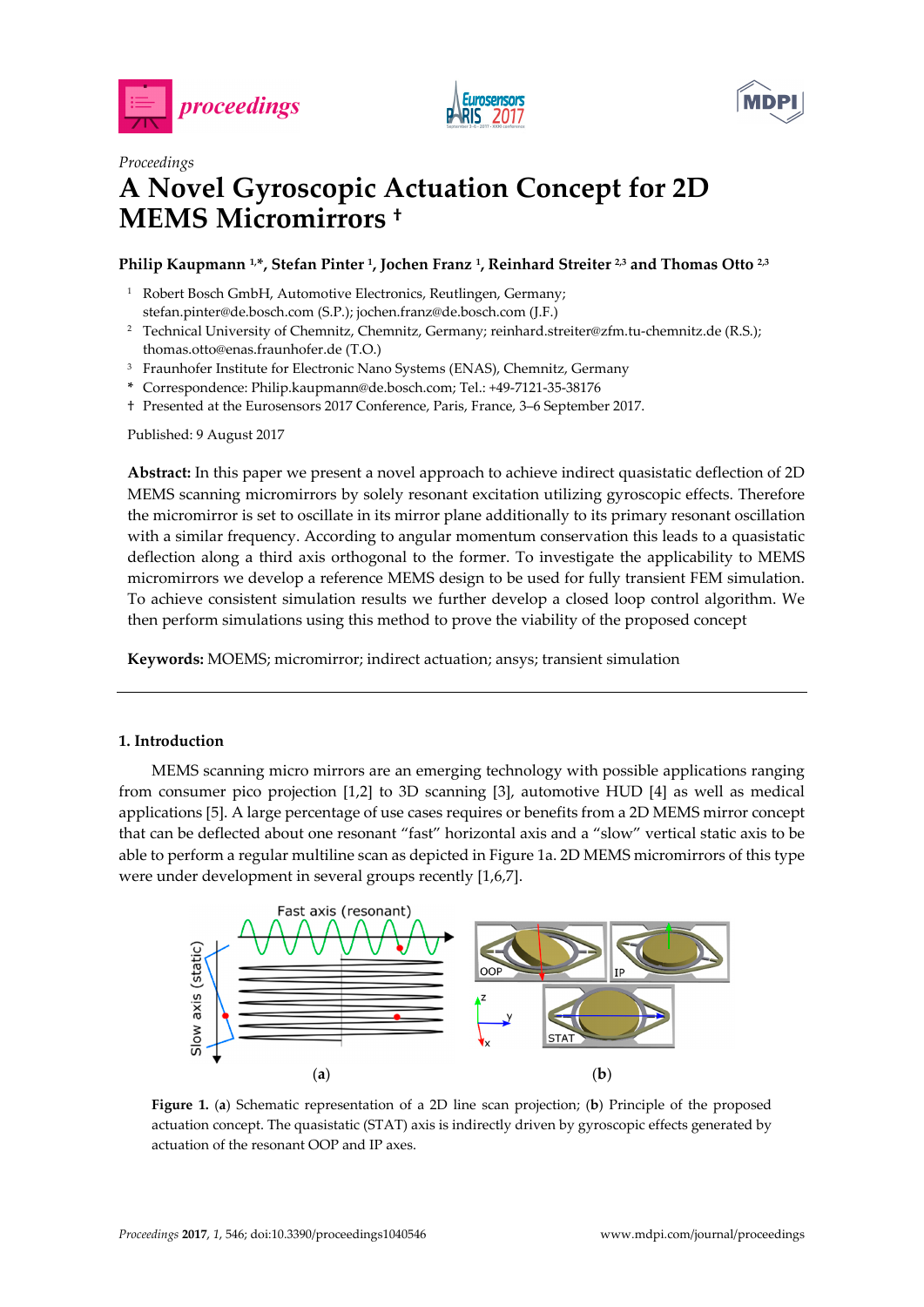Designing a MEMS micro mirror to achieve a large static amplitude is challenging. Due to the absence of bearings one has to utilize torsional springs which are to be deflected by a static holding force obeying Hooke's Law. To achieve large deflection angles in a MEMS design this leads to either weak spring elements [8], possibly impairing vibration robustness, or the requirement of high forces. If these forces are generated by electrostatic drive concepts, voltages of up to several hundred volts are necessary [7]. An alternative to this is electromagnetic actuation. This approach whatsoever leads to a high current consumption and the need of one or several permanent magnets on chip or in package [1]. In our approach this dilemma is solved by using a merely resonant actuation in such a way that an indirect quasistatic deflection can be achieved exploiting gyroscopic effects as stated below.

#### **2. Novel Actuation Concept**

We suppose an abstract disc shaped mirror element with uniformly distributed mass and three rotational degrees of freedom, which are orthogonal to each other as depicted in Figure 1b. In a rotating reference frame, angular momentum conservation is described by

$$
\dot{I} + \omega \times I \omega = \tau, \omega = (\omega_x, \omega_y, \omega_z)^T,
$$
\n(1)

with *I*: Angular inertia, *ω*: Angular velocity, *τ*: Torque [9]. If lumped torsion spring elements are added at all three degrees of freedom being subject to viscous damping, the equations of motion become

$$
I_x \ddot{\phi}_x(t) + (I_z - I_y) \dot{\phi}_y(t) \dot{\phi}_z(t) + D \dot{\phi}_x(t) + K_x \phi_x(t) = \tau_x I_y \ddot{\phi}_y(t) + (I_z - I_x) \dot{\phi}_z(t) \dot{\phi}_x(t) + D \dot{\phi}_y(t) + K_y \phi_y(t) = \tau_y I_z \ddot{\phi}_z(t) + (I_y - I_x) \dot{\phi}_y(t) \dot{\phi}_x(t) + D \dot{\phi}_z(t) + K_z \phi_z(t) = \tau_z
$$
\n(2)

where *ϕ*: Deflection angle vector, *D*: Damping coefficient, *K*: Stiffness matrix. This set of differential equations consists of the harmonic oscillator equations with an additional gyroscopic coupling term G. If we now assume the body to be oscillating resonantly along two degrees of freedom (x and z axis). Then G will result in a torque  $\tau_G = (I_z - I_x)\omega_z(t)\omega_x(t)$  in accordance to conservation of angular momentum. Since we assumed a resonant oscillation  $\omega(t) = A \sin(\omega t)$ , this torque can be converted using the trigonometric theorems:

$$
\tau_G = \frac{1}{2} A_x A_z (I_z - I_x) \left[ \cos((\omega_z - \omega_x)t) - \cos((\omega_z + \omega_x)t) \right]
$$
(3)

If the angular velocities of x and z axis are equal,  $\tau_G$  will have a constant bias as the first cosine term becomes equal to one. As the torque resulting from the second cosine is comparably high in frequency it will be mostly attenuated by viscous damping. The torque  $\tau<sub>G</sub>$  thus results in a quasistatic deflection of the micromirror, while actuated only resonantly. If the mirror element rotates with slightly different frequencies along the x and z axis respectively, the mirror will be deflected statically with the beat frequency  $|\omega_z - \omega_y|$ .

Specifically the micromirror will be designed to have a large x axis amplitude, thus acting as the horizontal mirror axis. The comparably large angular momentum of this oscillation is then disturbed by the oscillation along the z axis, resulting in a biased torque about the y axis, which over several ten to hundred periods leads to a quasistatic deflection. This is then used as the vertical mirror axis. As the z oscillation, parallel to the mirror surface normal, which in first approximation has no effect on the reflected beam pattern, its amplitude can be modulated to regulate the static axis amplitude respectively. With this approach it is possible to actuate the 2D micromirror by resonant drive concepts which are better suited for MEMS, while still deflecting it statically. This may lead to a significant reduction of power dissipation, as well as package dimensions of the device.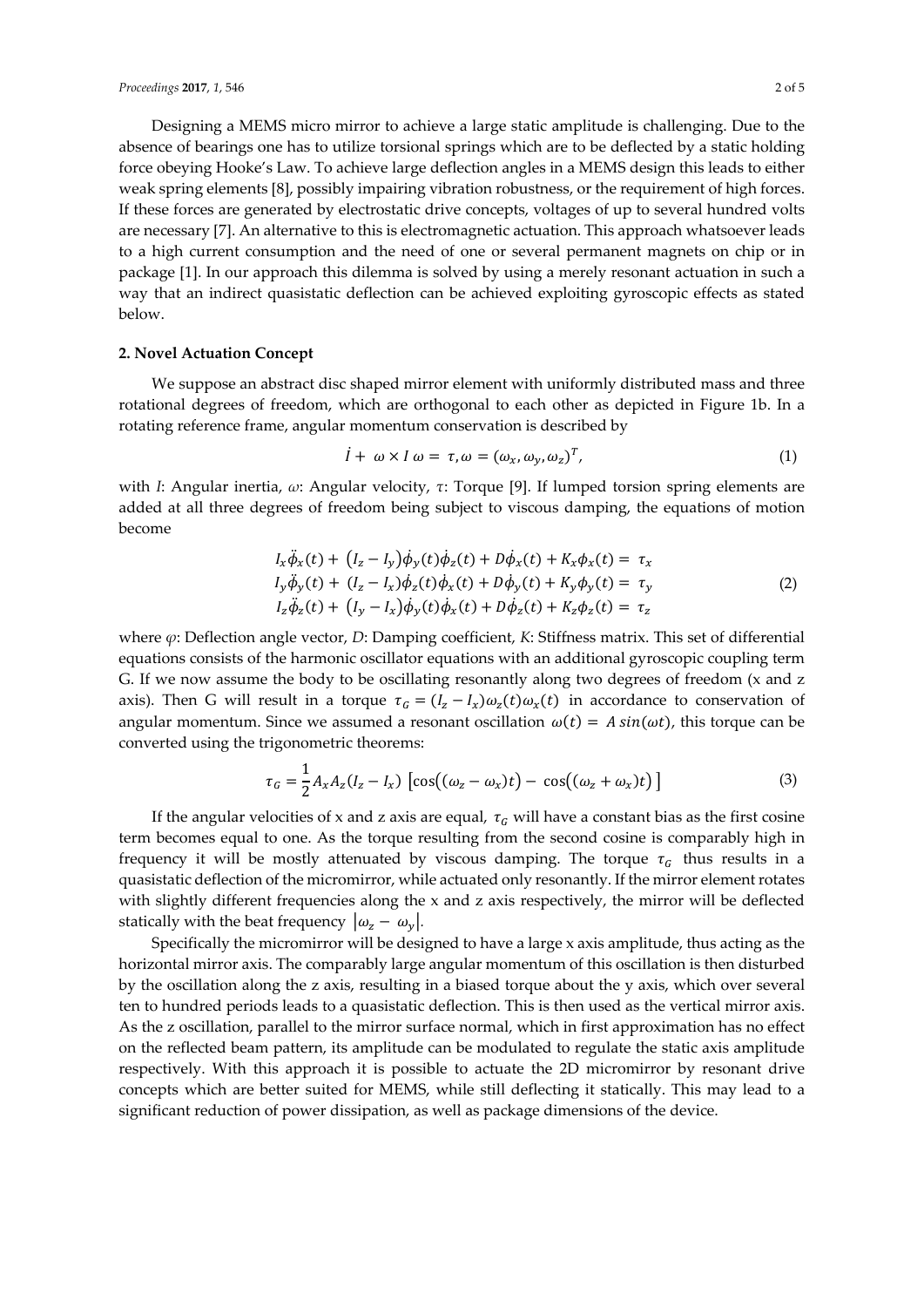#### **3. Modeling and Simulation**

To gain an understanding of the full dynamics of the postulated device, we developed a reference design of a gyroscopically actuated 2D MEMS micromirror as shown in Figure 2a using ANSYS Design Modeler. We decided to focus on a gimbal based design in which the degrees of freedom are separated by stiff cardan frames. The mirror element is attached to an inner cardan frame by two torsional springs representing the so called out of plane (OOP) rotational degree of freedom along the  $x$  axis. This inner part is able to rotate about the  $y$  axis via the static springs. These are attached to a second, heavier cardan frame that additionally acts as a counterbalance for the OOP rotation of the inner part. The rotational in plane (IP) degree of freedom is established by the four IP springs. These are dimensioned to allow the high strains expected because of the large displacement of the outer cardan frame even for relatively small IP angles. The outer ends of the IP springs are subject to zero displacement constraints. In order to enable a parameterization of the model with minimal change to the geometry we allowed a unique height for every design element within a reasonable range as feasible in a MEMS process.



**Figure 2.** (**a**) CAD model of the developed reference design for a gyroscopically actuated 2D micromirror and shapes of the resonant modes of interest; (**b**) Schematic representation of the PLL-AGC based control algorithm implemented in Ansys APDL.

We performed a modal analysis and adjusted the spring geometry parameters until achieving the desired mode shapes and frequencies. A central aspect besides setting the mode frequencies close to each other was to minimize the out of plane movement of the outer cardan frame as this possibly leads to an undesired coupling of OOP and IP modes. We therefore added more mass to the frame to keep the frame maximum z displacement less than 20% of the maximum mirror displacement. Additionally we had to design the geometry of the static spring in such a way that the resulting stiffness is higher than initially desired to keep its deformation resulting from the OOP and IP oscillations reasonably small. The resulting resonant drive modes of interest are shown in Figure 2a.

The reference design was then used to perform a full transient simulation using Ansys Mechanical Classic. In order to be able to set defined resonant amplitudes in full resonance a custom closed loop control was implemented in Ansys APDL as depicted in Figure 2b. In the phase locked loop (PLL) part a sinusoid signal with the initial frequency  $f_0$  is generated by a numerically controlled oscillator (NCO). A phase detector unit provides the instantaneous phase relation between the generated and an output signal from the mirror model (i. e., the deflection angle). This is fed back in such a way that the NCO frequency is changed to establish a constant phase relation to the mirror model between the NCO signal used to actuate the mirror model and the model output signal [10]. The same demodulation technique is then utilized to extract the amplitude of the mirror output signal using an automatic gain control (AGC) consisting of an additional PI controller to regulate the nominal amplitude  $A_N$ . We realized two PLL-AGC entities running independently from each other, to control the OOP and IP axis separately. The transient simulation procedure was implemented as follows: In the first step only the OOP control loop is activated and the simulation is carried out until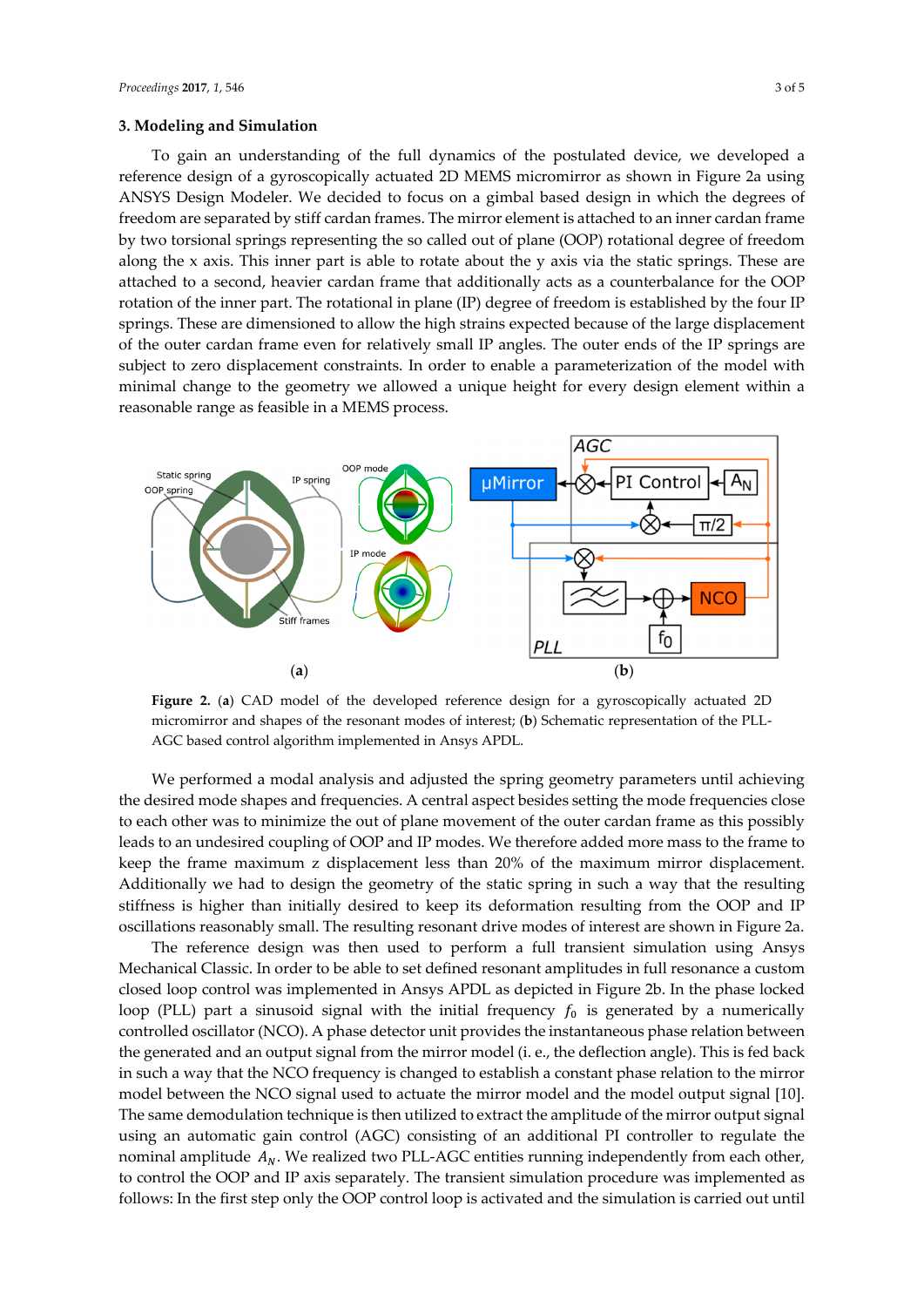the OOP oscillation is in stationary state with the desired nominal amplitude of  $A_{N, QOP} = 8^\circ$  as depicted in Figure 5. We then defined a simulation restart point at this time to be able to repeat the following step with varying parameters. In the resumed simulation the IP axis control loop is then activated with a target amplitude of  $A_{N,IP} = 3^{\circ}$ . Depending on the phase relation of OOP and IP axis an increasing deflection of the static axis is observable, that reaches a maximum amplitude of  $A_{STAT}$  = 2° during the limited duration of the simulation (shown in Figure 3).



Figure 3. Result of a controlled transient simulation. At first a ramp up of the OOP axis is performed. At *t* = 5 ms the IP oscillation is activated, leading to an indirect quasistatic deflection of the STAT axis.

### **4. Results and Conclusions**

We proposed a novel actuation concept for 2D MEMS micromirrors, allowing a potentially energy efficient indirect quasistatic deflection with merely resonant actuation by exploiting gyroscopic effects. To investigate the nonlinear dynamics of this type of micromirror we developed a reference design to carry out a fully transient FEM simulation study in Ansys Classic. To keep the system in resonance despite nonlinear frequency shifts and to control deflection amplitudes, we implemented a custom PLL-AGC based closed loop control algorithm in Ansys APDL. After finding practical solver parameters we ran transient simulations and achieved a quasistatic deflection of up to two degrees mechanical angle, proving the feasibility of the proposed actuation concept. Future work will include the design of a fully functional MEMS micromirror working with the proposed concept, and its manufacturing and characterization.

**Conflicts of Interest:** The authors declare no conflicts of interest

## **References**

- 1. Niesten, M.; Masood, T.; Miller, J. Scanning laser beam displays based on 2D MEMS. *Proc. SPIE* **2010**, *27723*, doi:10.1117/12.851412.
- 2. Davis, W.O.; Sprague, R.; Miller, J. MEMS-Based Pico Projector Display. In Proceedings of the 2008 IEEE/LEOS International Conference on Optical MEMS and Nanophotonics, Freiburg, Germany, 11–14 August 2008.
- 3. Sandner, T.; Grasshoff, T.; Schenk, H. Quasi-static microscanner with linearized scanning for an adaptive 3D-laser camera. In Proceedings of the 2013 International Conference on Optical MEMS and Nanophotonics (OMN), Kanazawa, Japan, 18–22 August 2013.
- 4. Ben-Mrad, R.; Pasiliao, D. A MEMS micromirror based head-up display system. In Proceedings of the 2015 Symposium on Integration and Packaging of Mems/Moems (Dtip), Montpellier, France, 27–30 April 2015.
- 5. Qiu, Z. MEMS-based Medical Endomicroscopes. In Proceedings of the 2013 International Conference on IEEE Journal of Selected Topics in Quantum Electroncis, July–Augest 2015; pp. 376-391.
- 6. Ji, C.-H.; Ahn, S.-H.; Bu, J.-U. Dual-Axis Electromagnetic Scanning Micromirror Using Radial Magnetic Field. In Proceedings of the 19th IEEE International Conference on Micro Electro Mechanical Systems, Istanbul, Turkey, 22–26 January 2006.
- 7. Schock, W.; Mehner, J.; Fritz, J. FEM based modeling and optimization of a 2D micro mirror. In Proceedings of the EuroSimE, Linz, Austria, 18–20 April 2011.